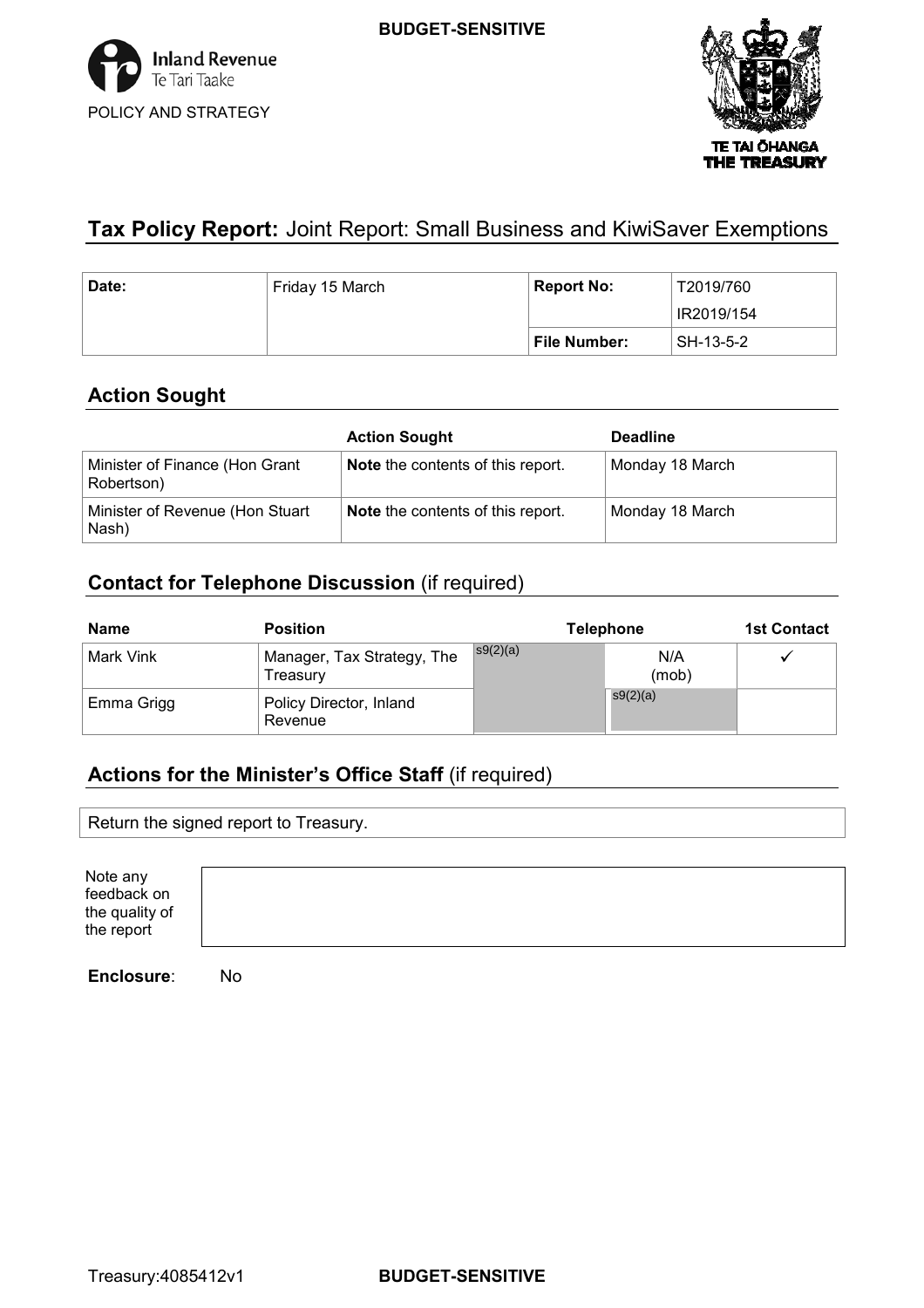## **Tax Policy Report:** Joint Report: Small Business and KiwiSaver **Exemptions**

### Purpose of Report

- $1<sub>1</sub>$  business and retirement exemptions in the design of a capital gains tax, following the high-level assessment of these options provided to you on 11 March (T2019/664 refers). It also explains how the options would affect the timelines for delivering policy and legislation. This report provides additional preliminary advice on the potential design of small
- 2. The advice has been developed on a tight turnaround, and there may be policy issues or delivery risks that have not been identified in the time available. Both options are complex and will need further detailed development.
- $\mathbf{3}$  officials do not recommend either the small business exemption or the KiwiSaver exemption for gains on New Zealand and Australian shares. This report focusses on how best to design these exemptions. As previously advised,

### Small business exemption

- $4<sub>1</sub>$  from small businesses and farms. The exemption is based on the approach taken in Australia. Annex A outlines the key design features of a potential lifetime exemption for gains
- 5. An exemption appears feasible, but has a number of negative implications. The exemption would be complex. It would impose all of the compliance costs associated with capital gains taxation, plus additional costs to determine eligibility and operationalise the exemption itself. It would require more restrictions on deducting capital losses.
- 6. The exemption would introduce significant integrity risks relative to the comprehensive taxation of capital gains. The ability to sustain the tax system in the face of a divergence between company and personal tax rates would be compromised.

### KiwiSaver exemption

- $7<sub>1</sub>$  gains on New Zealand and Australian shares. An exemption would generate inefficient incentives for investors to reallocate their investments to take advantage of the exemption, with associated fiscal costs. These effects would arise to some degree even if a contributions cap or other measures were in place to manage the risk. Annex B outlines some of the design issues associated with a KiwiSaver exemption for
- 8. Officials have explored some of the ways in which a contributions cap could be operationalised, assuming that the Government adopts the TWG's recommendation for retaining the fair dividend rate method of taxing non-New Zealand and Australian shares. However, developing a robust option for a contributions cap would require detailed work and consultation with the industry (which has not been possible).
- 9. Industry consultation may raise new operational difficulties that require attention. This means it could be difficult to design a KiwiSaver exemption with a contributions cap, in conjunction with the rest of the package, within the desired timelines.

### **BUDGET-SENSITIVE**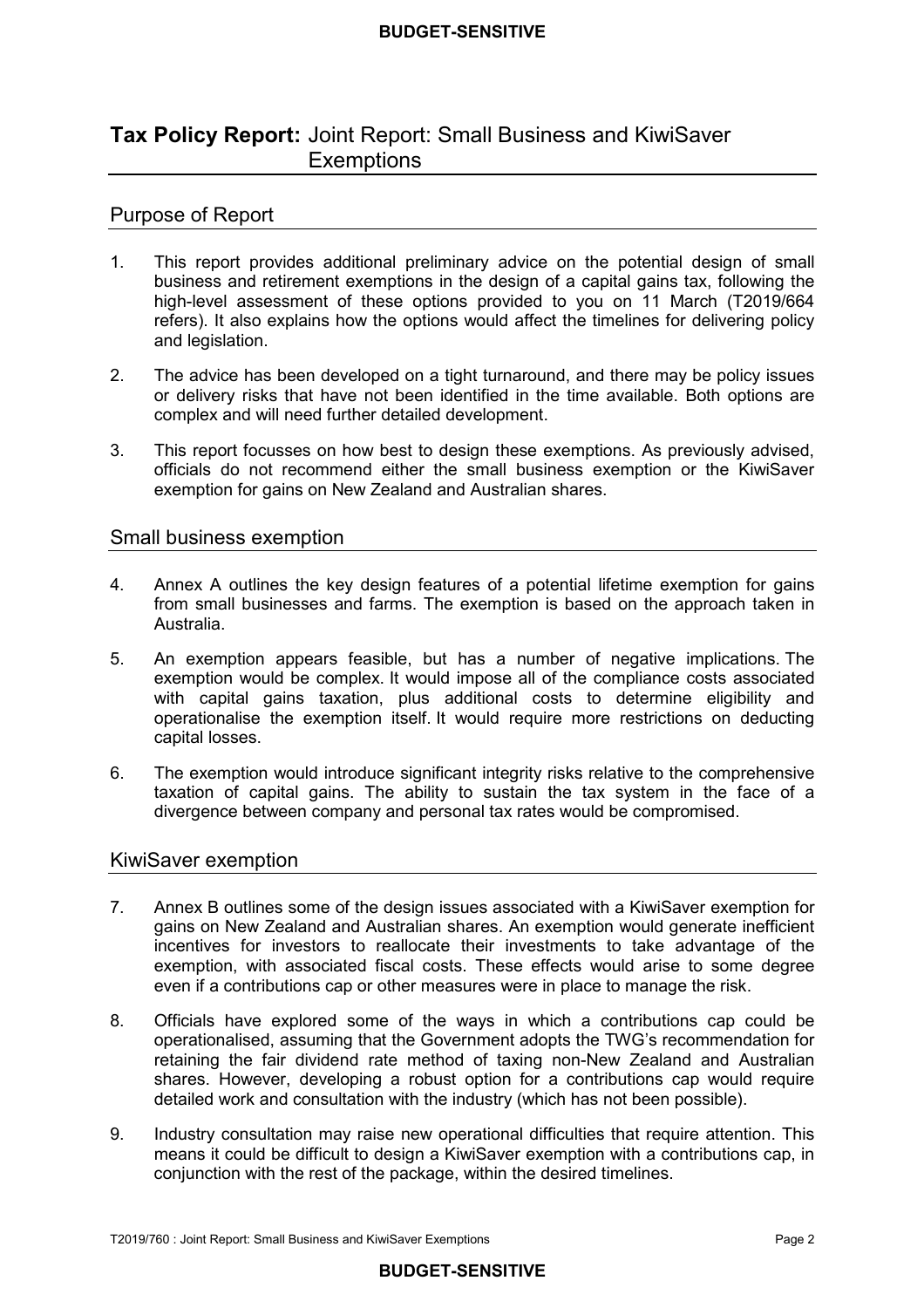- 10. More broadly, our work on the KiwiSaver exemption illustrates the complexities and trade-offs that will arise as the design of the tax proceeds. There is a risk that we lack a full understanding of the costs and risks of the options in the timeframe available.
- $11.$  tax does not apply to the gains from property held through KiwiSaver (if the goal is that no KiwiSaver accounts are worse off from taxing capital gains). Without consultation, however, it is difficult to know the full scale of these changes. As an example, other changes to KiwiSaver property PIEs may be required to ensure

### Timelines for delivering policy and legislation

- 12. The Government has indicated that it will release a 'full response' to the Final Report of the TWG in April 2019, with legislation introduced and passed in the current parliamentary term. We are working towards Cabinet decisions on Monday 8 April.
- $13.$  deliver a robust comprehensive capital gains tax within the current timeframes, so long as the tax is broadly consistent with the TWG majority design, and key design decisions are taken within the next few weeks. 13. As previously advised, it is feasible (with the risks we have communicated to you) to
- $14<sub>1</sub>$  majority recommendation. There is a higher risk of errors and unintended policy outcomes if the Government attempts to design and implement such a tax within the current timelines. 14. A capital gains tax that involves large exemptions will differ significantly from the TWG
- $15<sub>1</sub>$ 15. There are four main risks associated with delivery in these compressed timeframes:
	- • **Quality assurance and costing risks.** Officials are developing options for your consideration within very short turnaround times. In this context, we are not confident in our ability to identify all of the potential policy risks associated with the options. Officials are also unable to provide robust costings within short timeframes.
	- **Insufficient time for genuine consultation.** Consultation is an important means to test the proposals, identify problems before they arise, and ensure the legislative process runs more smoothly. The timeline allows little time for in-depth consultation.
	- **Implementation and delivery risks.** There are risks to the quality of legislation if too little time is allowed for policy decisions and drafting. Allowing more time in the process will reduce the chance of errors and unintended outcomes in the bill.
	- • **Impact assessments.** There is little time for officials to conduct a rounded assessment of the wellbeing impacts of the tax package, or the coherence of the final design of the tax.
- $16.$  would recommend that you consider alternative delivery timelines that could reduce the risks while still allowing announcements in April. One option is to implement a broader tax with exemptions on a sequenced timeline (implementing residential property first, followed by other included asset classes later). Another option is to make high-level announcements at April only, followed by detailed consultation; this second option would involve introducing (but not passing) legislation in the current parliamentary term. 16. In light of these risks, if you wish to progress a capital gains tax with exemptions, we

### Next steps

 $17.$  decisions on the tax package. 17. Officials would welcome further guidance on your preferred timeline for progressing

T2019/760 : Joint Report: Small Business and KiwiSaver Exemptions Page 3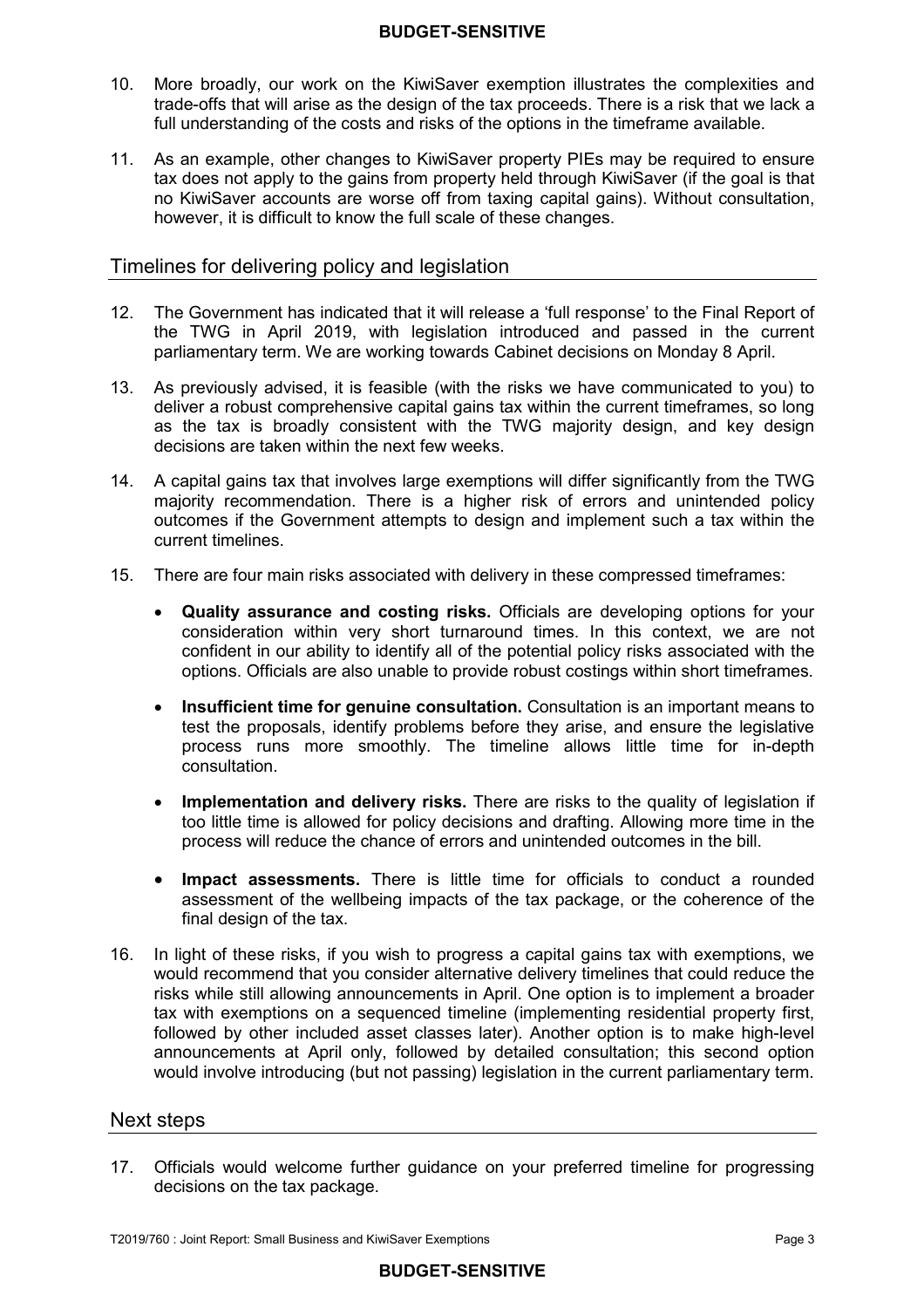## Recommended Action

We recommend that you:

- a **note** that it is feasible (with risks) to design and implement a robust comprehensive capital gains tax within current timeframes, so long as:
	- i. the design is consistent with the TWG majority recommendation; and
	- ii. key decisions are taken within the next few weeks.
- b **note** that there is a higher risk of errors and unintended outcomes if the Government wishes to design and implement a capital gains tax that differs significantly from the TWG majority recommendation within the current timelines.

Mark Vink **Manager, Tax Strategy Area and Strategy Policy Director The Treasury Inland Revenue** 

Emma Grigg<br>**Policy Director** 

Hon Grant Robertson **Hon Stuart Nash Minister of Finance** 

**Minister of Finance Minister of Revenue**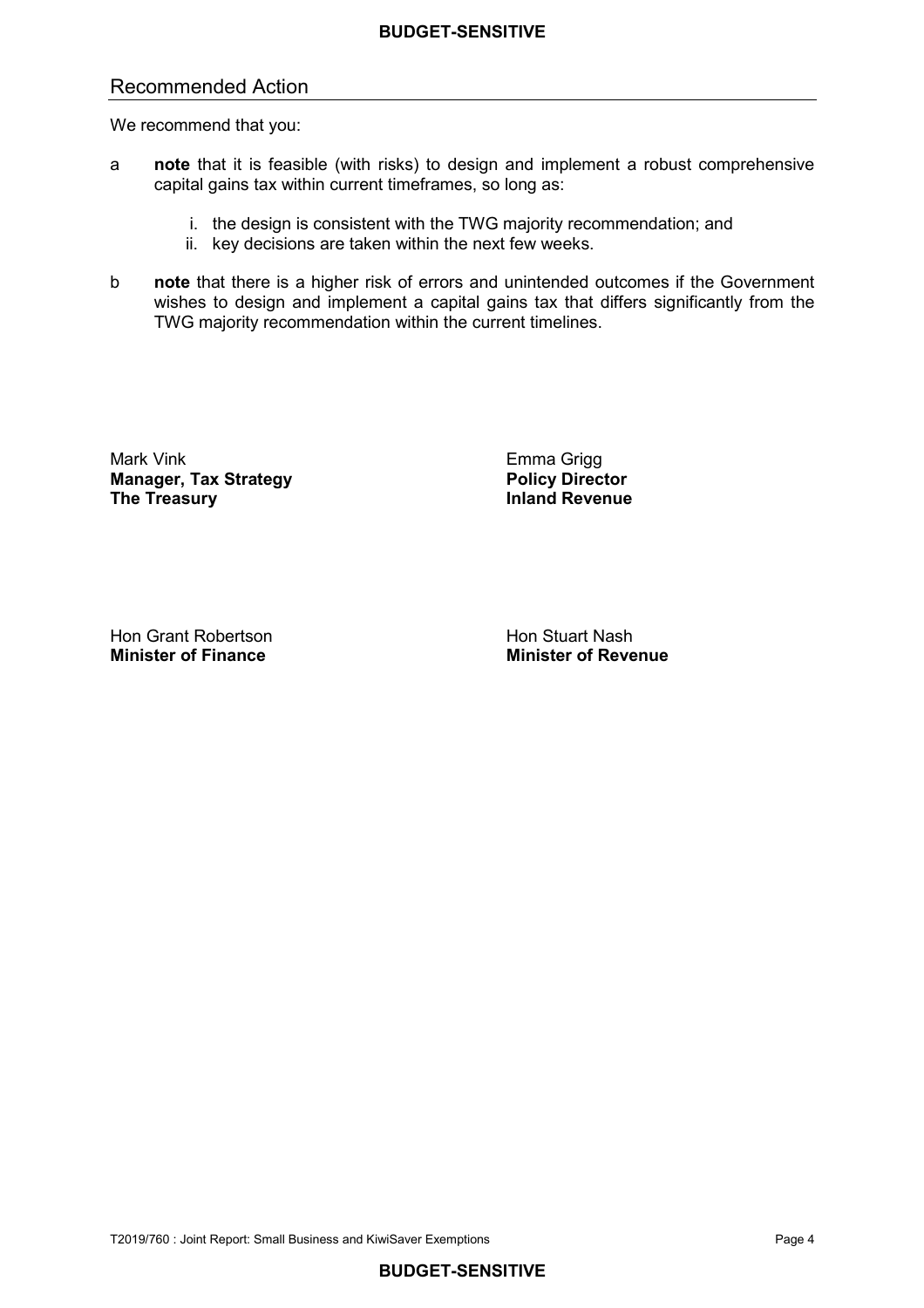## Annex A: Small business and farming life-time exemption<sup>1</sup>

### **Potential approaches**

- $1<sup>1</sup>$ We have examined the approaches to providing life-time exemptions in Canada and Australia.  $s6(a)$  and  $s9(2)(a)(i)$
- $\mathcal{P}$  outlines the main design features and issues of a proposal for New Zealand, which are generally based on the Australian approach. The paper finishes with a simple example of how the exemption would work in practice. 2. This note briefly describes the approaches taken in Canada and Australia<sup>2</sup> and then

### *Australia*

- 3. The Australian exemptions apply to capital gains earned at the shareholder and company levels. There is a linkage between taxation of capital gains in the entity and the shareholder. Gains at the company level are notionally taxable, but can be passed out to shareholders who may apply their life-time exemption to shelter the gains from tax. This effectively links the exemption of gains in the company to the life-time exemption of the shareholder.
- $\overline{4}$ The Australian design is coherent as it applies equally to three economically equivalent transactions:
	- the sale of shares in a company holding qualifying assets;
	- the sale of those assets by a company; or,
	- • the sale of similar assets, but owned through an unincorporated business (such as a sole trader).
- uncapped. To qualify for the exemption the business must have less than AU\$2 million (approximately NZ\$2.1 million) of annual turnover and less than AU\$6 million (approximately NZ\$6.3 million) of net assets. Thresholds must be shared among commonly controlled businesses (40% or more common ownership). 5. One Australian exemption has a life-time cap of AU\$500,000 and the other is
- $6.$  provisions that are adapted to the New Zealand situation. The various Australian small business concessions (at least four) have different terms and conditions. While we are adopting the Australian approach, we are suggesting

### *Canada*

 7. In Canada, there are two types of exemption: an exemption for shares in an unlisted company and an exemption for farming and fishing assets. For small business other than farming and fishing, the exemption applies to small business shares only. Capital gains earned in the small business company itself are taxable. Therefore, economically equivalent transactions can be treated differently. The exemption is tied to the sale of a company. If an individual sells a small business which is not a company, the exemption will not apply. On the other hand, if a company sells an asset such as land or intellectual property, the capital gains will be taxed.

 <sup>1</sup> Throughout, references to 'small businesses' should be read as applying to farms as well.

 $^2$  The Australian, Canadian and South African exemptions were described in greater detail in the report *Extending the taxation of capital gains: response to Ministers' requests on business impacts*, (IR2019/015, T2019/18 refers).

 T2019/760 : Joint Report: Small Business and KiwiSaver Exemptions Page 5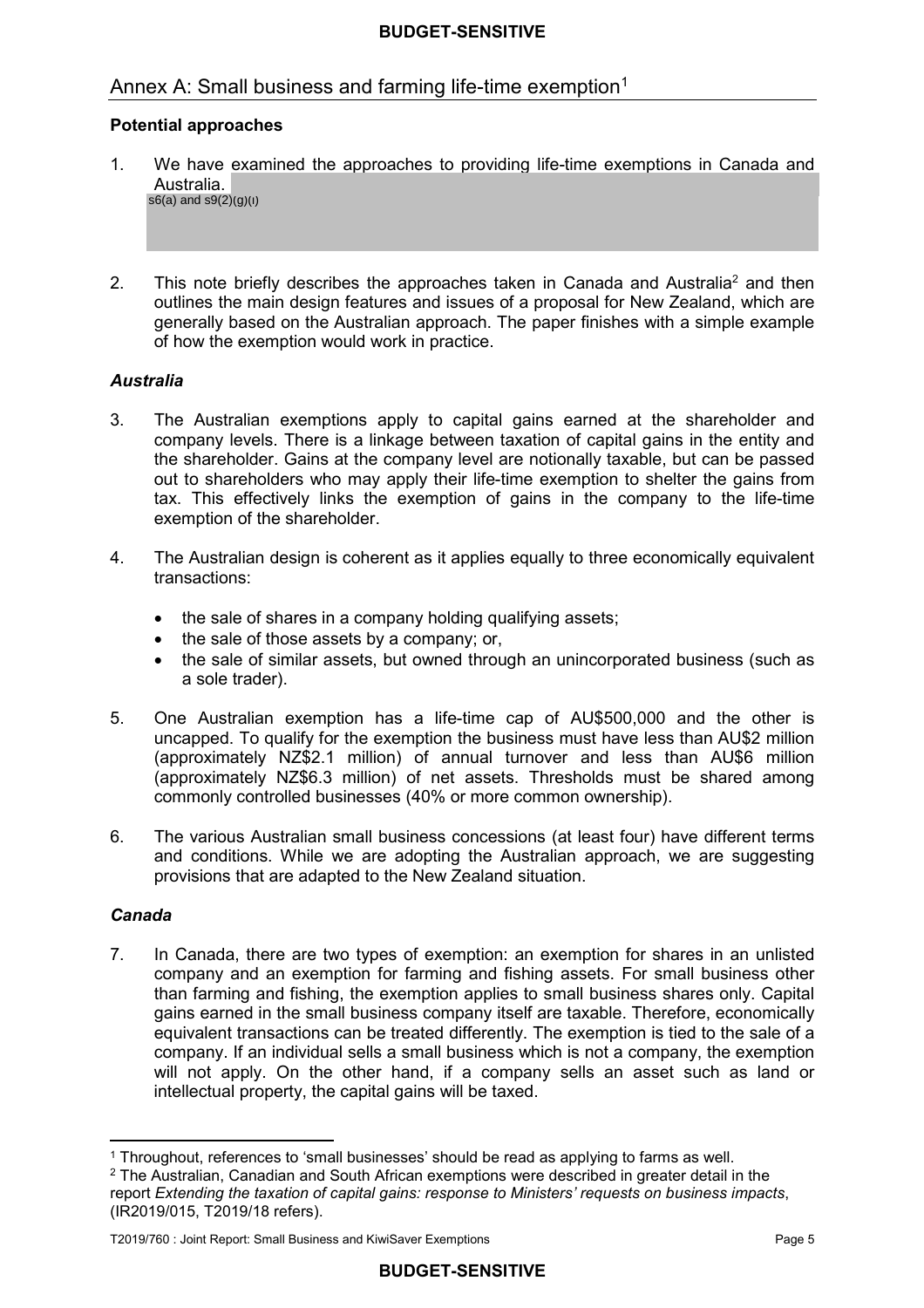- $\mathsf{R}$  fishing assets are exempt whether held directly or in a company. Farming and fishing also qualify for the small business on sale of shares. The result is a rather ad hoc system, where farming and fishing are treated more generously than small businesses generally, and economically similar situations can be treated differently. There is also a wider exemption for farm and fishing property. Gains on farming and
- 9. The small business exemption is capped at C\$848,252 in 2018. The exemption applies to Canadian Controlled Private Corporations with at least 90% active assets. There is no size threshold. The farming exemptions are capped at C\$1 million.

#### **The proposed approach (based on the Australian approach)**

- 10. We have developed a possible small business exemption based on Australia's basic approach. The proposal appears feasible in broad outline, but further work is required to refine these provisions to ensure that they reflect the intent of the measure and to avoid unintended consequences. The proposal is for:
	- $\bullet$  resident individuals from qualifying small businesses; • A capped lifetime exemption of \$500,000 for capital gains earned by New Zealand
	- • The exemption applies to the sale of shares of a qualifying small business and sales of assets by the small business;
		- $\circ$ Applies to active business assets  $-$  sales of passive assets by an "active" company would be taxable;
		- $\circ$  some passive assets could qualify for exemption if shares sold; Applies to shares in companies with at least 80% or 90% active assets  $-$  so
		- $\circ$  Need to determine what happens when a "passive" company sells an active asset;
	- • Closely-held unlisted companies (LTC limit of 5 or fewer shareholders would be an option); widely-held unlisted companies would compete for funds with listed companies, the shares of which would not qualify for the exemption;
	- Businesses controlled by New Zealand tax residents;
	- • Limited to SMEs, threshold (aggregated across group companies) less than \$5,000,000 of annual sales (based on a five-year moving average); and
	- • No foreign assets so that unimputed foreign income would not build up in a company not subject to capital gains tax on its shares, reduces pressure on dividend avoidance.

### **Design issues**

 $11.$  provide an effective exemption for small businesses with the fewest number of unintended effects and revenue loss. There are a variety of design issues that will need to be settled. The objective is to

### *Passing capital gains to shareholders*

 $12.$  companies would be not be taxed on the capital gain on active assets if they distributed the gains their shareholders. The distributions received would notionally be subject to tax in the hands of the shareholders, but would be treated as a capital gain and so would be able to be sheltered by the life-time exemption of the shareholder. This 12. Capital gains earned in the company would notionally be taxable. However qualifying

### **BUDGET-SENSITIVE**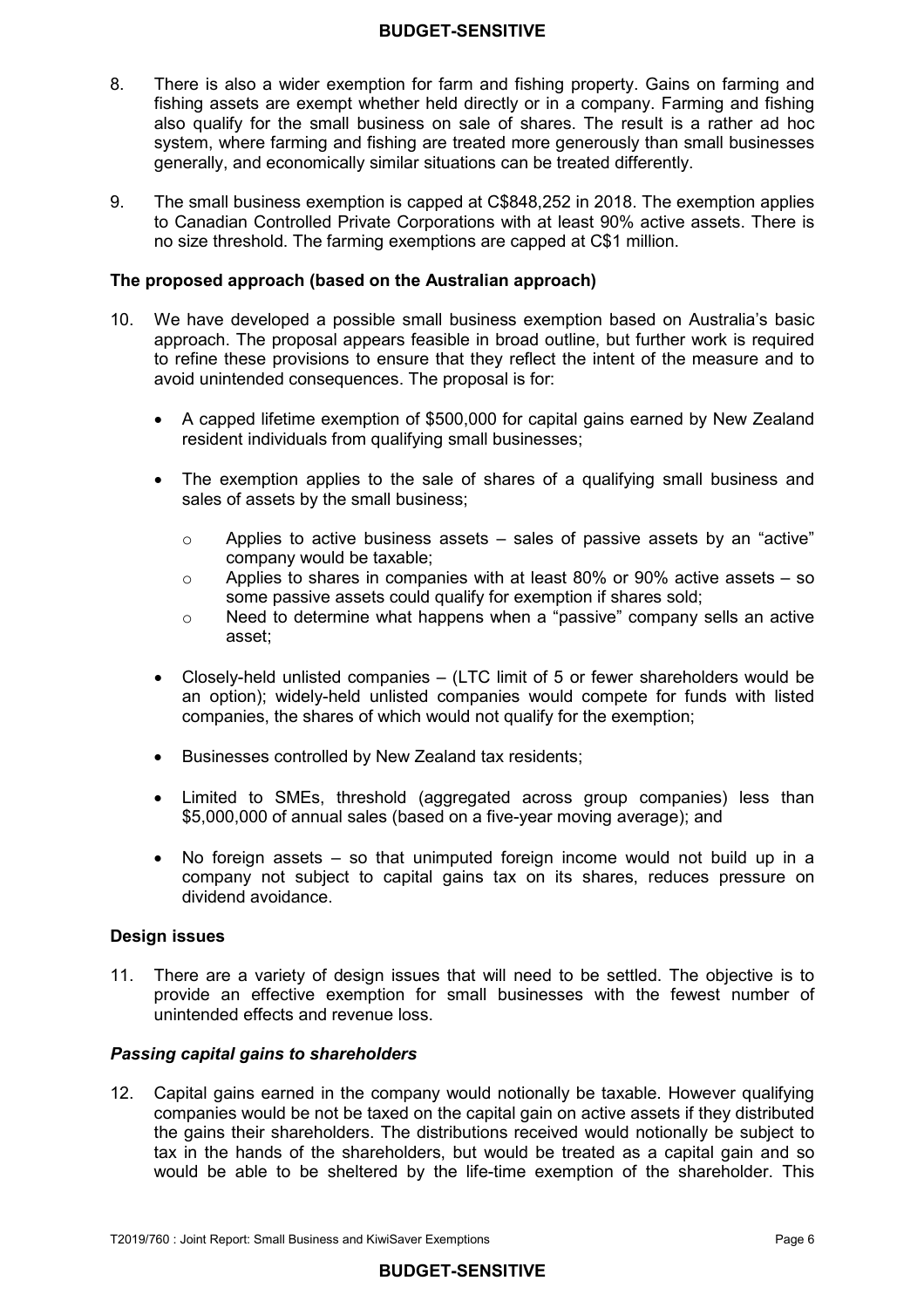mechanism ensures that gains are only exempt if the shareholder has exemption room left to shelter the gain.

- $13.$  appropriate. Distributing the funds ensures that the shareholder does not have to use their exemption twice to shelter the same gain if they sold the shares. Australia requires that a distribution be made to the shareholder, which seems
- 14. Australia allows the company to allocate the distribution among the shareholders. Consideration would be required to determine if a pro rata distribution as with imputation credits would be appropriate.

### *Size threshold*

- $15<sub>1</sub>$  allow the capital gains earned up to that date to qualify for the exemption. This helps avoid a cliff-face where companies lose their access to the exemption by growing too much. The accrued exempt amount could be carried-forward by the shareholder until the shares are sold. In order to determine the amount of accrued capital gains, there would need to be a valuation. Valuations are complex and can be manipulated for small businesses. Rules would be required to prevent artificial losses. The effect would be that on sale of the shares, any capital gains that have accrued up to the time when the revenue threshold was breached would qualify for the exemption, while capital gains that accrued after that date would not. As with many issues, there are complex technical issues that require further consideration. 15. If an annual test leads to the threshold being breached, then it may be desirable to
- $16.$  \$5,000,000 for their roll-over concession. This would remove almost all closely-held businesses from capital gains taxation, since 98% of all New Zealand businesses have annual sales of less than \$5,000,000. Australia's limit is AU\$2 million. Given an exemption is a permanent elimination of tax, while roll-over only affects timing, a lower The size limit could be reconsidered for the exemption. The TWG proposed a limit of threshold might be appropriate.

#### *Losses*

- 17. The most serious design issue is that gains on the shares and active business assets would be eligible for exemption, but without additional measures, losses would be able to be deducted against other income. Compared to the present system, taxing small businesses would not be revenue neutral because of the life-time exemption, but would be revenue negative. The Government would get less money than under the current system.
- 18. A number of possible responses include:
	- $\bullet$  could only be deducted against capital gains. This would be a sharp departure from current proposals and would effectively tax risk which could discourage • Capital losses on all closely-held businesses would be ring-fenced so that they entrepreneurship and disadvantage innovative businesses;
	- • On entering the tax system, a business would need to make an irrevocable decision about whether they wished to be eligible for the exemption on the condition that losses would be ring-fenced or opt for no exemption and no ring-fencing. The election would be required before they knew if they would have a gain or a loss;
	- $\bullet$  investors would not. Losses for controlling shareholders would be ring-fenced, but losses for minority
- 19. Further consideration is necessary in this area.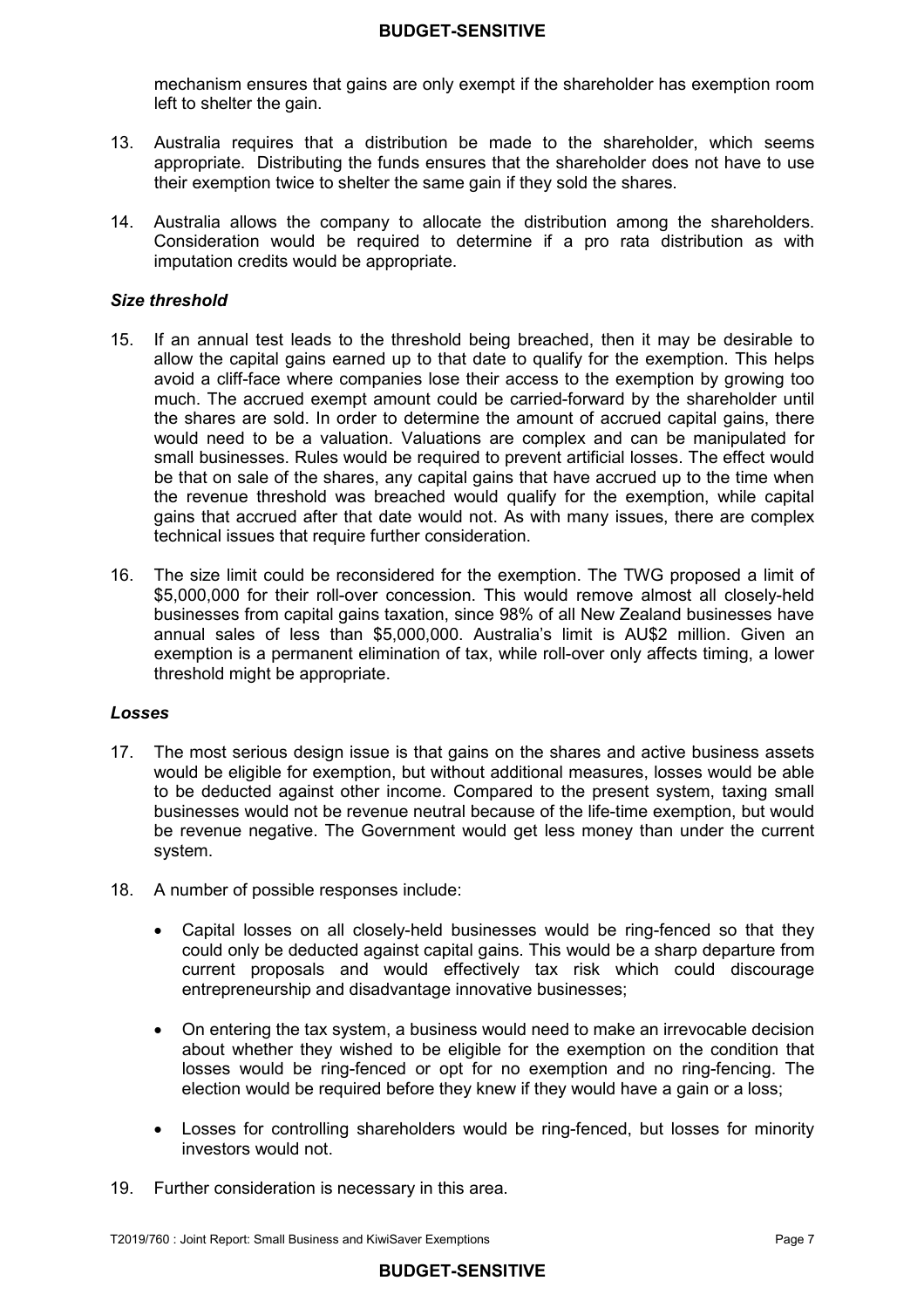### *Integrity*

| 20. | $s6(a)$ and $s9(2)(g)(i)$                                                              |
|-----|----------------------------------------------------------------------------------------|
|     |                                                                                        |
| 21. | As noted, integrity concerns under the current system involve income shifting to avoid |

- the top personal tax rate in favour of the lower company tax rate; and dividend avoidance where the backstop function of the imputation system is avoided. Such avoidance costs revenue and is regressive as it is exploited by the better-off. 21. As noted, integrity concerns under the current system involve income shifting to avoid
- $22.$  integrity problems, since capital gains are currently untaxed. In fact, existing pressures may be reduced somewhat. Many dividend avoidance schemes seek to avoid tax on unimputed income. Unimputed income faces full personal tax rates on distribution. Currently most unimputed income is untaxed capital gains and exempt foreign income. Under the proposal, capital gains on passive assets would be taxed and capital gains on active assets would be passed out tax free. There would be no need for dividend avoidance transactions. Disqualifying companies with foreign assets from the The exemption does not make the system worse than at present with respect to these exemption would also help by reducing the likelihood of unimputed dividends.
- 23. However, pressures due to the divergence of personal and company tax rates will persist; and grow if the divergence between rates were to increase in the future. The exemption would introduce a significant integrity risk relative to the comprehensive taxation of capital gains. Officials would need to examine whether specific anti-avoidance rules can be developed.

### *Passive assets*

- 24. Passive assets would include listed shares, interests below some threshold in unlisted shares, and real property not connected to the active business of the company. For example, farmland and land attached to an active business premises would not be taxed, while rental real estate (residential and commercial) would be taxed.
- $25.$  part of the capital gain on the shares could arise from gains in the value of the passive assets. A simple way of reducing this concern is to deny the exemption if the passive assets exceed some percentage of the assets of the company, say, 10 or 20% as in If passive assets are held in a company and the company shares are sold, then some Canada and Australia respectively.

### *Multiplying thresholds*

### *Multiplying exemptions*

 $26.$  exemption. At the least there should be a rule similar to the minor beneficiary rules to prevent dependents from holding shares to multiply the exemption. Splitting ownership across a family, including children, can multiply access to the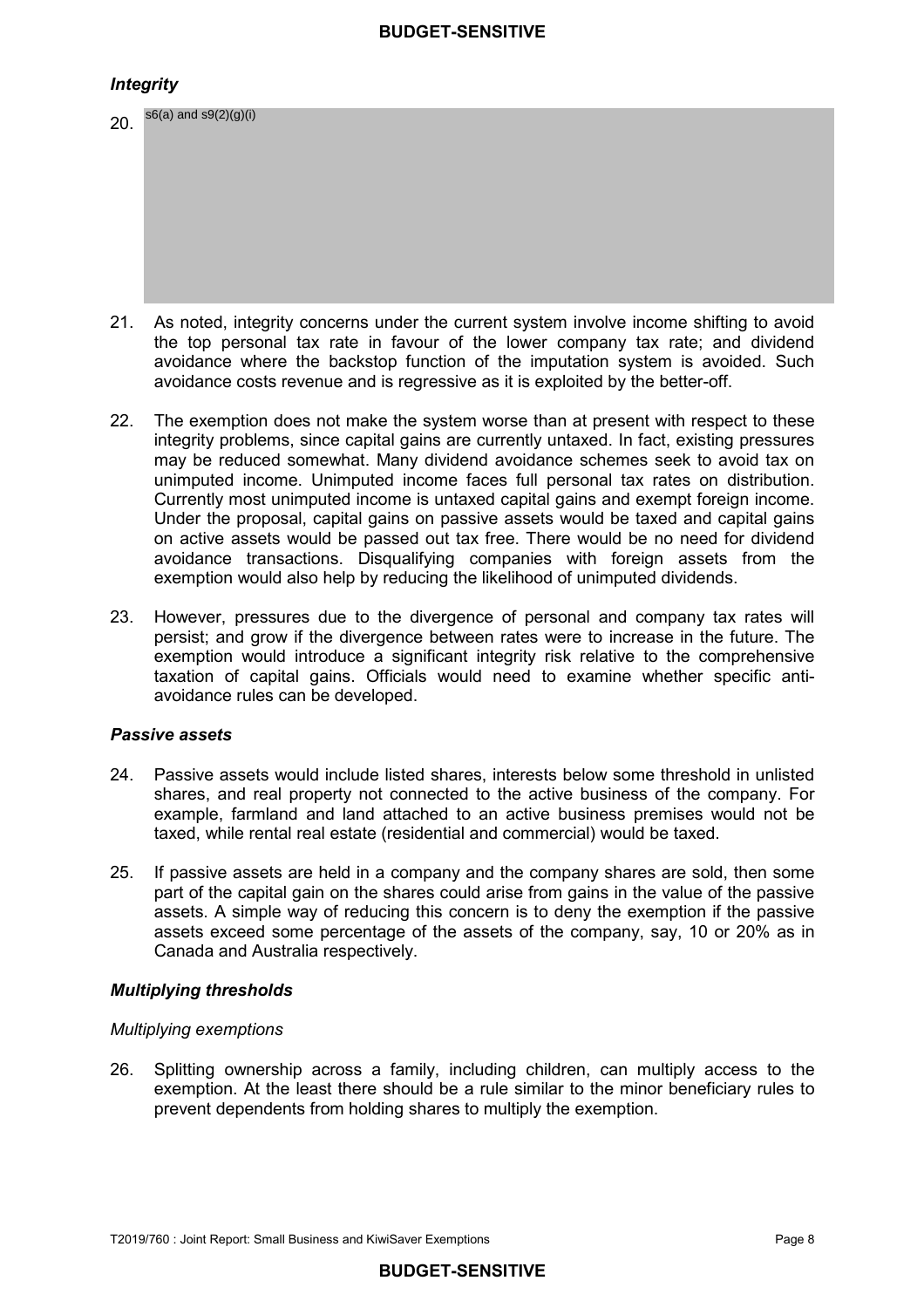### *Splitting companies*

 27. Larger companies can be broken up to multiply the \$5,000,000 of sales threshold. It is necessary to aggregate sales across groups of commonly controlled companies when determining whether the business qualifies as small.

### *Rollovers*

 28. For consideration is whether, due to the exemption, the proposal for broad small business roll-over relief by the TWG would be replaced or modified.

#### **An example of the exemption**

- $29.$  lifetime exemption cap of \$500. Consider a shareholder who invests \$1,000 in a company. The shareholder has a
- $30.$ The company makes  $$100$  from its active business operations, paying tax of  $$28$  for after-tax income of \$72, which it reinvests in active assets of the company.
- $31<sup>2</sup>$  proceeds of \$200 are reinvested in the active assets of the company. It also sells an active asset for \$200, on which it makes a capital gain of \$50. The
- 32. The company makes a capital gains distribution of \$50 to the shareholder, who reinvests the distribution in the company. The shareholder's cost base for their shares is increased by \$50 to \$1050. The company does not have to pay tax on its capital gain since it made the distribution. The shareholder would add \$50 to their taxable income, but would be able to claim \$50 of exemption, so there would be no net tax to pay. The shareholder would reduce their capital gains life-time exemption cap to \$450 = (500 – 50).
- 33. The company now has assets with a market value of \$1122 (=1000+72+50). The shareholder sells their shares for that amount. Their cost base is \$1050, so there is a capital gain of \$72. Because of the exemption, they again would have no tax to pay. The shareholder's remaining capital gains exemption cap would be reduced by a further \$72 to \$378 (=450 – 72).
- 34. taxation, (valuation day, tracking of costs and proceeds), plus the mechanical rules to operationalise the exemption. The company and shareholder must fully comply with the rules of capital gains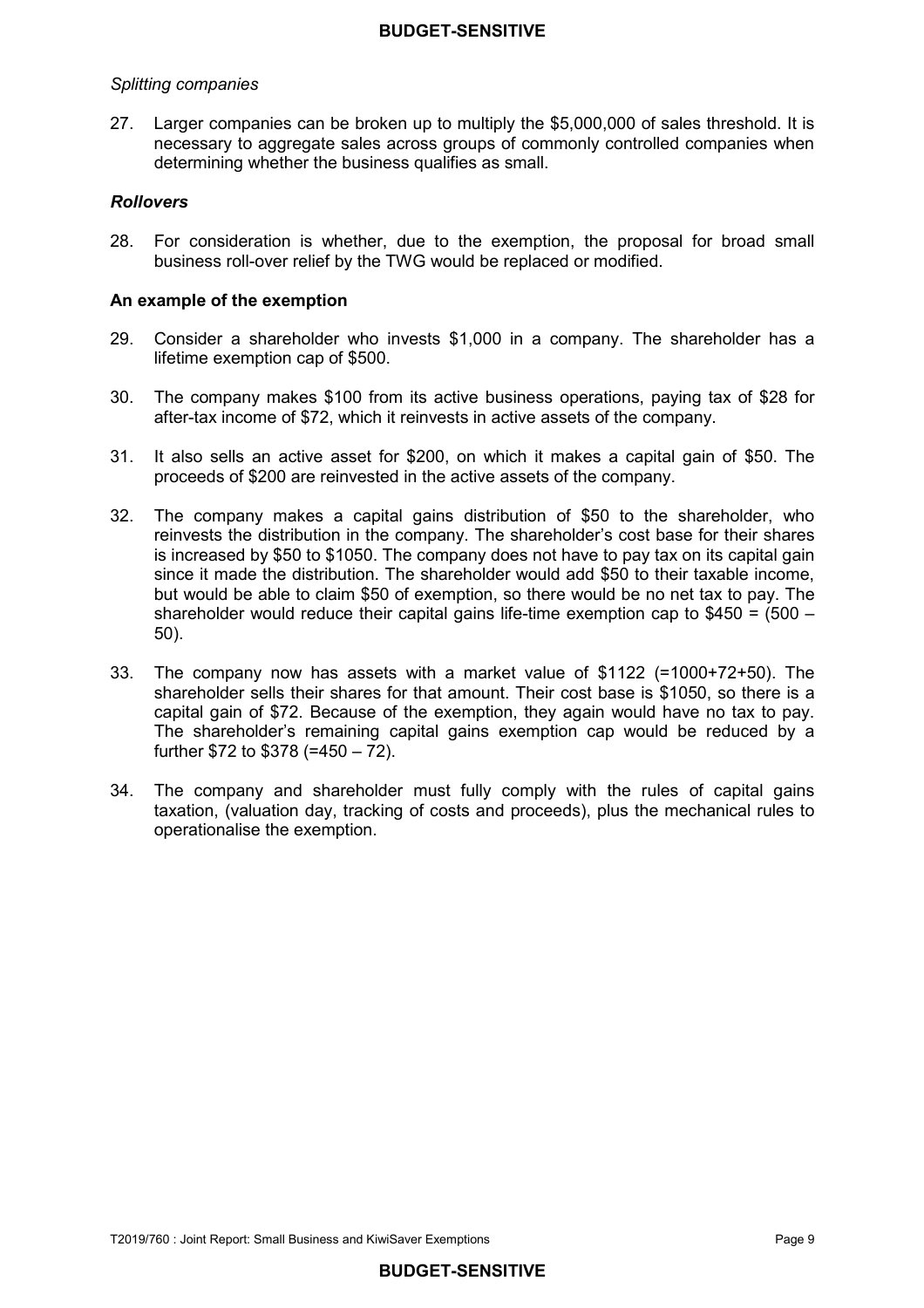### Annex B: Exempting New Zealand and Australian shares gains for KiwiSaver

- $1<sub>1</sub>$  exempt from paying tax on New Zealand and Australian share gains, officials recommend that there be a cap on this benefit. This is to prevent tax planning whereby Australasian shares are predominantly held through KiwiSaver (instead of other vehicles, including held personally). The change to a cap will cause some complexity both in the KiwiSaver rules and in administration of KiwiSaver funds. As discussed at the Joint Ministers meeting on 12 March, if KiwiSaver accounts are
- $2<sup>1</sup>$  need an exemption because they are already taxed comprehensively under the *Fair Dividend Rate* (FDR) regime. 2. As an initial point, we note that non-New Zealand and Australian shares would not
- $3<sub>1</sub>$  the media have raised the question of whether FDR is concessionary relative to capital gains tax treatment. However, once accounting for risk, including the fact that FDR is paid even when a fund earns less than 5%, and even when the return is negative, economically FDR is not concessionary relative to capital gains tax treatment. We will report further on this issue and how we propose to deal with it in the week beginning 18 This regime deems 5% of the market value to be income, on which tax is paid. Some in March.
- $\overline{4}$  the property PIE itself is not a New Zealand or Australian listed company. These are small in number and value in regard to KiwiSaver, but would require consultation with the specific providers on to how to make such a system work. There may also have to be an exemption for capital gains through property PIEs where
- 5. Zealand and Australasian shares and the cap could work. Further work on this is The rest of this note covers initial analysis of how a KiwiSaver exemption for New required.

#### **KiwiSaver exemption**

- 6. The exemption for Australasian share gains for KiwiSaver PIEs but not other PIEs would require some systems changes for PIEs.
- $7<sup>7</sup>$  This would have to change. 7. There is currently no tax distinction between a KiwiSaver PIE and a non-KiwiSaver PIE.
- 8. Investors invest in retail PIEs. These PIEs in turn invest in wholesale PIEs. The retail PIEs calculate tax obligations for the investors after receiving information on returns from wholesale PIEs.
- 9. Wholesale PIEs would have to collect and pass on information to retail PIEs on what amount of their return was attributable to New Zealand and Australian share gains. KiwiSaver PIEs would not pay tax on this income (unless the cap applied to the share gains rather than contributions – see below), but other PIEs would.
- 10. We would want to consult with the industry about other fishhooks, and the level of systems change this would require, but at this stage we do not think that these changes would be unduly onerous depending on measures to manage fiscal risk.

#### **Behavioural response and fiscal risk**

 11. Exempting New Zealand and Australian share gains will incentivise behavioural responses and have a fiscal risk, as well as be a regressive exemption relative to taxing gains comprehensively. If there is no increase in investment in New Zealand and Australian shares through KiwiSaver compared to the historical average, the fiscal

### **BUDGET-SENSITIVE**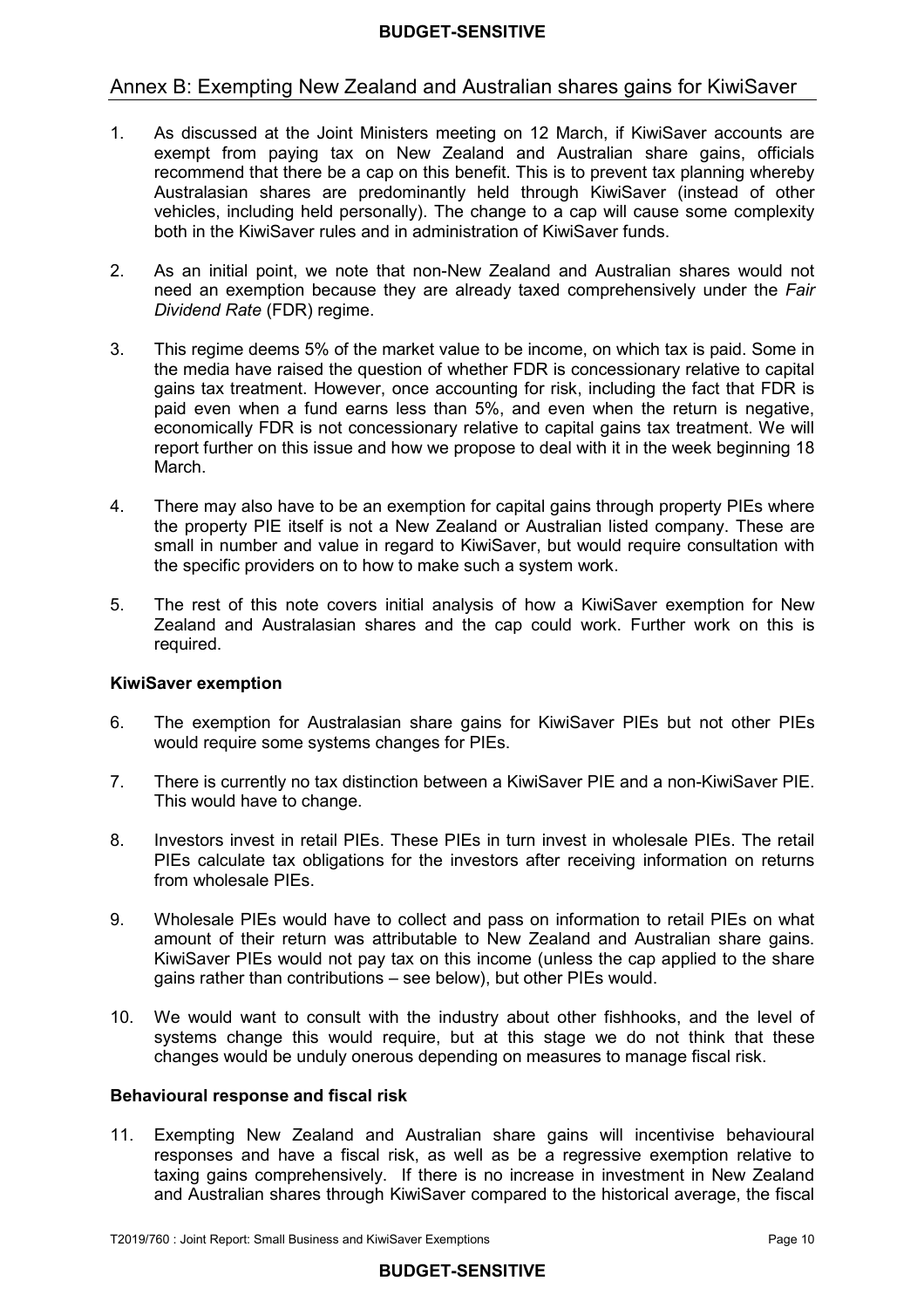consequences are manageable. However, there will be a strong incentive for investors who invest is such shares to do so through KiwiSaver.

- $12.$  and also create a fiscal risk as more New Zealand and Australian share investments are moved from being held outside KiwiSaver to be held through KiwiSaver. 12. This would be inefficient, distorting such investments to be held in institutional funds,
- 13. With no restriction on how much New Zealand and Australian shares can be held in KiwiSaver, potential fiscal costs are:<sup>3</sup>

| <b>Cost of exempting KiwiSaver (\$billion)</b>                             | Five year total |
|----------------------------------------------------------------------------|-----------------|
| No behaviour change                                                        | 0.5             |
| 10% of shares held directly or by non-KS managed funds are converted to KS | 0.8             |
| 20% of shares held directly or by non-KS managed funds are converted to KS | 1.2             |
| 30% of shares held directly or by non-KS managed funds are converted to KS | 1.5             |
| 50% of shares held directly or by non-KS managed funds are converted to KS | っっ              |

14. Two general approaches to manage fiscal risk are caps on contributions or benefits.

### **(a) Contributions cap**

- 15. Currently, employees can elect to have their employer withhold and contribute 3%, or 4%, or 8%. From 1 April 2019 KiwiSaver employee contributions can also be 6% and 10%. Employers contribute 3%.
- 16. The simplest option would be to cap contributions at 6% (so remove the 8% and 10% options), and prevent employees from making voluntary contributions beyond this. This would, in effect, cap contributions at 6% of salary plus the 3% employer's contribution. In total, this would be 9% of an employee's salary.
- 17. Because the cap is linked to income, higher income taxpayers receive a higher dollar benefit of the tax concession, which some may regard as unfair.
- 18. Officials' initial view on a dollar amount cap is that such a system would be much more administratively complex in situations where people have two employers, and might result in situations where KiwiSaver providers had to refund the contributions to employers, who would then refund it to employees.
- $19<sub>1</sub>$  percentage of the prior year's income. If it were a dollar cap, the amount would inevitably be arbitrary, but could, for example, be \$18 000, which is 9% of \$200 000. KiwiSaver funds would have to enforce this cap for the self-employed, which would require systems changes that we would want to consult on before providing final 19. For self-employed or non-employees, there would have to be a dollar cap, or perhaps a advice.
- 20. Because KiwiSaver accounts have no restrictions on withdrawals for those aged over- 65, to reduce fiscal cost there may be a need to prevent those aged over-65 from contributing any additional money to KiwiSaver, given the locked-in nature of KiwiSaver is not providing any protection from planning opportunities from those over-65.
- 21. A weakness of the cap is the inability to restrict reallocation into KiwiSaver before the cap comes into effect. Because the cap must be enforced by the funds, it is impossible to implement the cap without giving prior notice. During this period, investors may freely make large investments into KiwiSaver funds that invest in New Zealand and Australian shares (funded by selling investments outside of KiwiSaver).

 $^3$  These estimates are early and indicative and provided for illustrative purposes only

 T2019/760 : Joint Report: Small Business and KiwiSaver Exemptions Page 11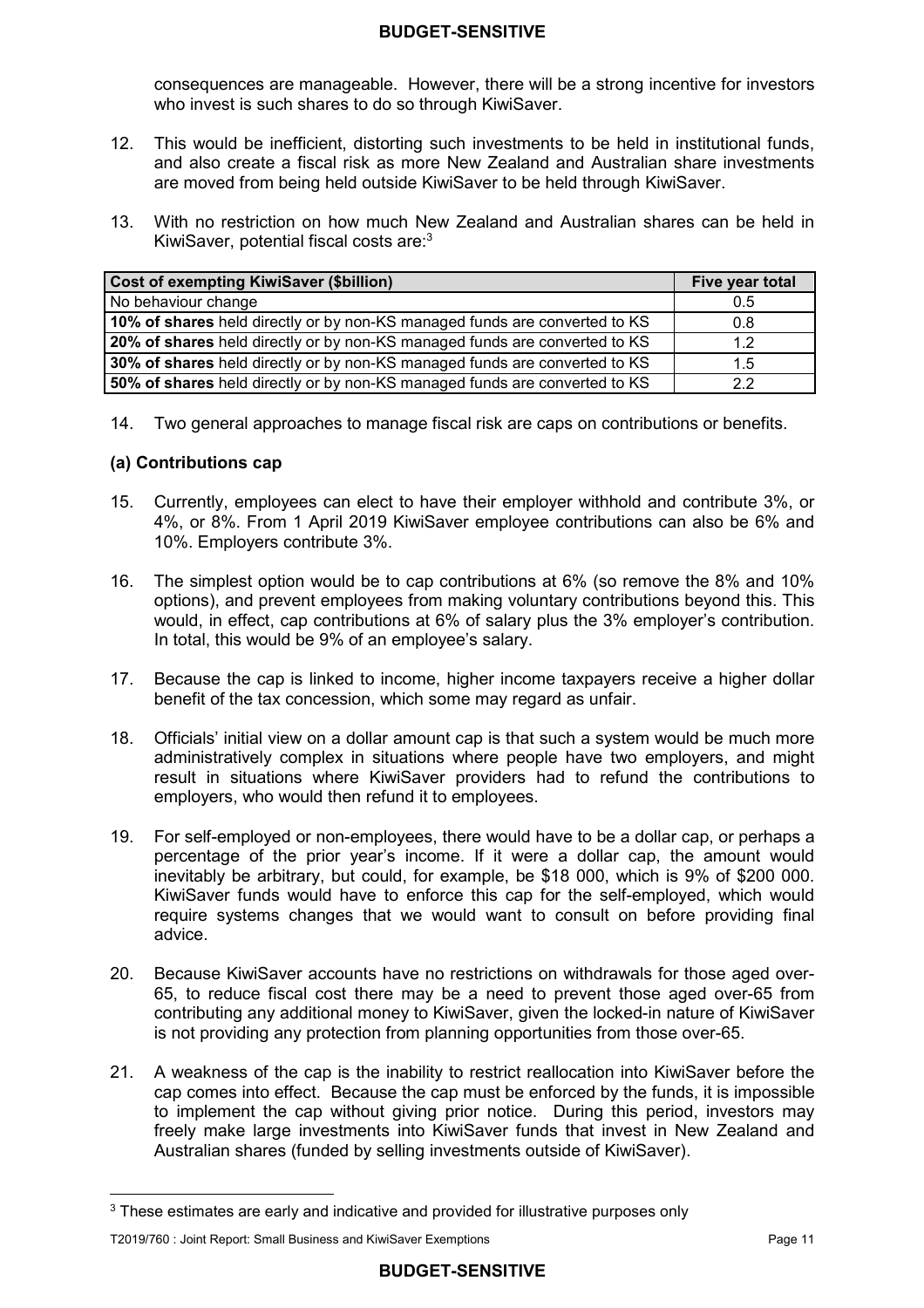22. Even after the cap is introduced, there is likely to be substantial reallocation through investors switching their KiwiSaver accounts to have a greater focus on New Zealand and Australia, with corresponding offsetting changes in what other assets they hold outside KiwiSaver over time.

### **(b) Cap on untaxed New Zealand and Australia share gains**

- 23. \$5000 of gains in New Zealand and Australian shares untaxed each year, with tax applying to amounts greater than this. Another option is to have a rule that allows each KiwiSaver investor to have (say)
- 24. Member Tax Credit). It is also progressive, with the benefit capping out for wealthier investors. It manages fiscal risk better than the contributions cap, because levels of contributions to KiwiSaver would not matter (there would be no need to cap these, and no risk of pre-implementation manipulation and tax planning). The advantage of this is it limits the benefit, similar to other KiwiSaver incentives (the
- 25. implement (and we would want to consult on this to find out just how much more difficult). Also, if the cap is to be binding, it will end up taxing some KiwiSaver accounts more than the status quo, which may not meet your objectives (although this can be calibrated so *most* KiwiSaver investors will not be worse off). There are two issues with this rule. It will likely be administratively more difficult to

### **(c) Increase member tax credit**

- 26. another alternative to the "exemption plus cap" is to increase the Member Tax Credit. 26. If your goal is that *most* KiwiSavers will be no worse off, and many will be better off,
- $27.$  accounts will have large New Zealand and Australian share gains in their KiwiSaver accounts (because their account balance is high, or because their allocation to New Zealand and Australia is high, or both), it is impossible to ensure that no KiwiSaver account is worse off through the Member Tax Credit (although it could be calibrated so most individual members are better off). This is less distorting, but is generally more costly than either (a) or (b). Because some
- 28. Even an increase in the Member Tax Credit to \$781.50 (the Tax Working Group proposal) will only be enough to offset the taxation of \$929 in New Zealand and Australian share gains at 28%. If someone has a \$50 000 KiwiSaver balance allocated to New Zealand and Australian shares, this would mean that a mere 2% increase in the balance derived from capital gains would make them worse off than if the gains had not been taxed.
- 29. off, while accepting that some will be worse off, officials could work on variants that try to make *most* KiwiSaver contributors better off at lowest fiscal cost. 29. If you are interested in proposals that ensure that *most* KiwiSaver accounts are better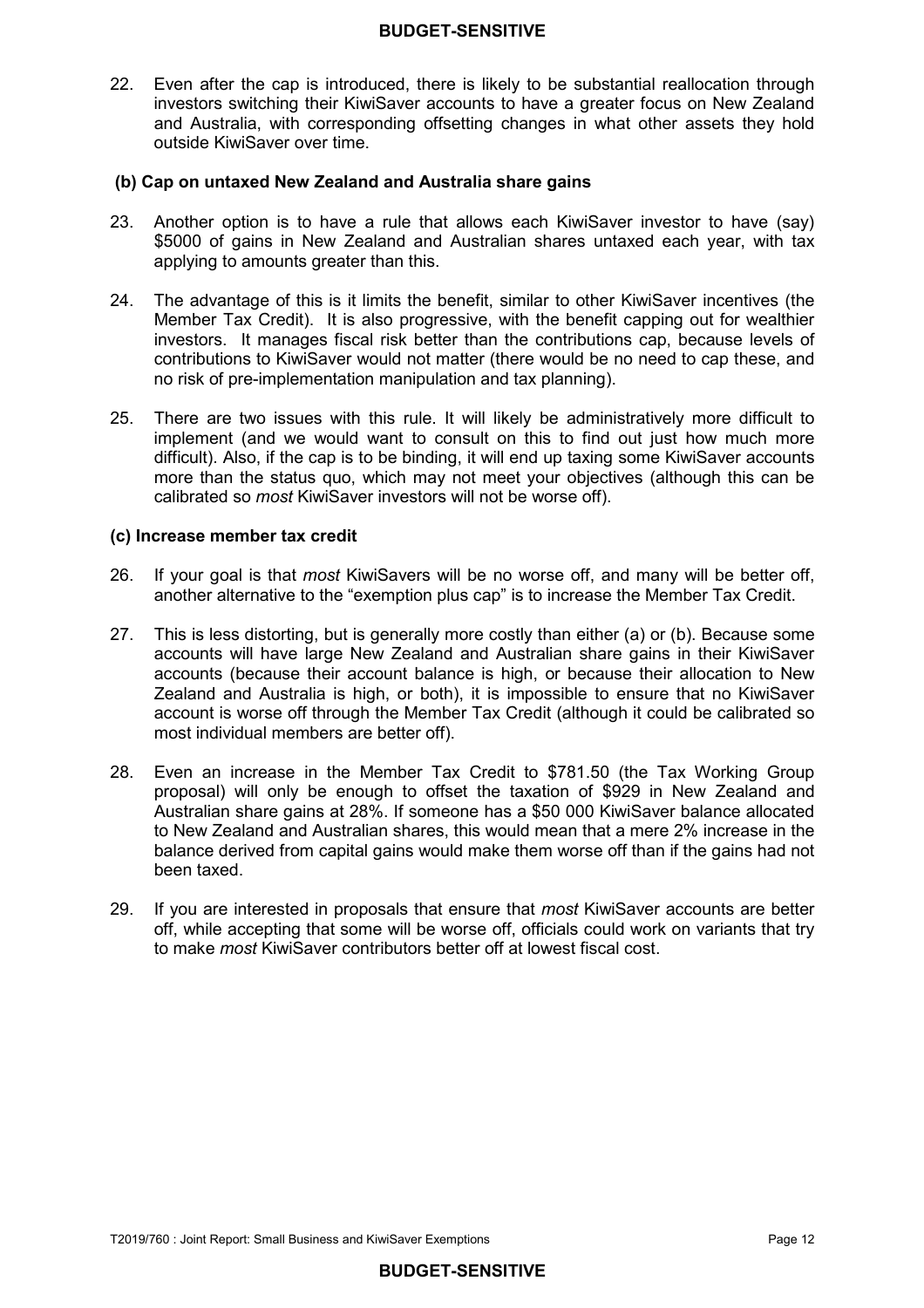### Annex C: Data on small business

 1. Table 1 provides the number of businesses and assets held by businesses with turnover of less than \$5 million.

|                                                                                                                              | <b>Businesses with less than \$5m</b><br>turnover | Percentage of total businesses |
|------------------------------------------------------------------------------------------------------------------------------|---------------------------------------------------|--------------------------------|
| Number of businesses                                                                                                         | 452,730                                           | 98%                            |
| Value of 'fixed assets' held (land,<br>buildings, machinery)                                                                 | \$255 billion                                     | 59%                            |
| Value of 'total assets' held (fixed<br>assets plus intangibles,<br>subsidiaries, bank deposits and<br>any other assets held) | \$815 billion                                     | 43%                            |

#### **Table 1: Number and assets of small businesses**

*Source: Statistics New Zealand, Annual Enterprise Survey* 

*Note: Results exclude residential property investors. 'Total assets' include intangible assets such as goodwill that many small* 

 *these results then the total assets held by small businesses decreases to \$420 billion which make up approximately 50% of total*  assets held by businesses (excluding the finance industry). 'Total assets' include a significant amount of financial assets held by the finance industry. If the finance industry is removed from

 *will exclude some very small businesses. assets held by businesses (excluding the finance industry). The Annual Enterprise Survey generally only includes businesses with at least \$30,000 of taxable supplies. As a result, this data* 

 $2<sub>1</sub>$  small businesses split by industry (for industries with at least 10,000 businesses). 2. Tables 2 and 3 (over the page) provide the total number and value of assets held by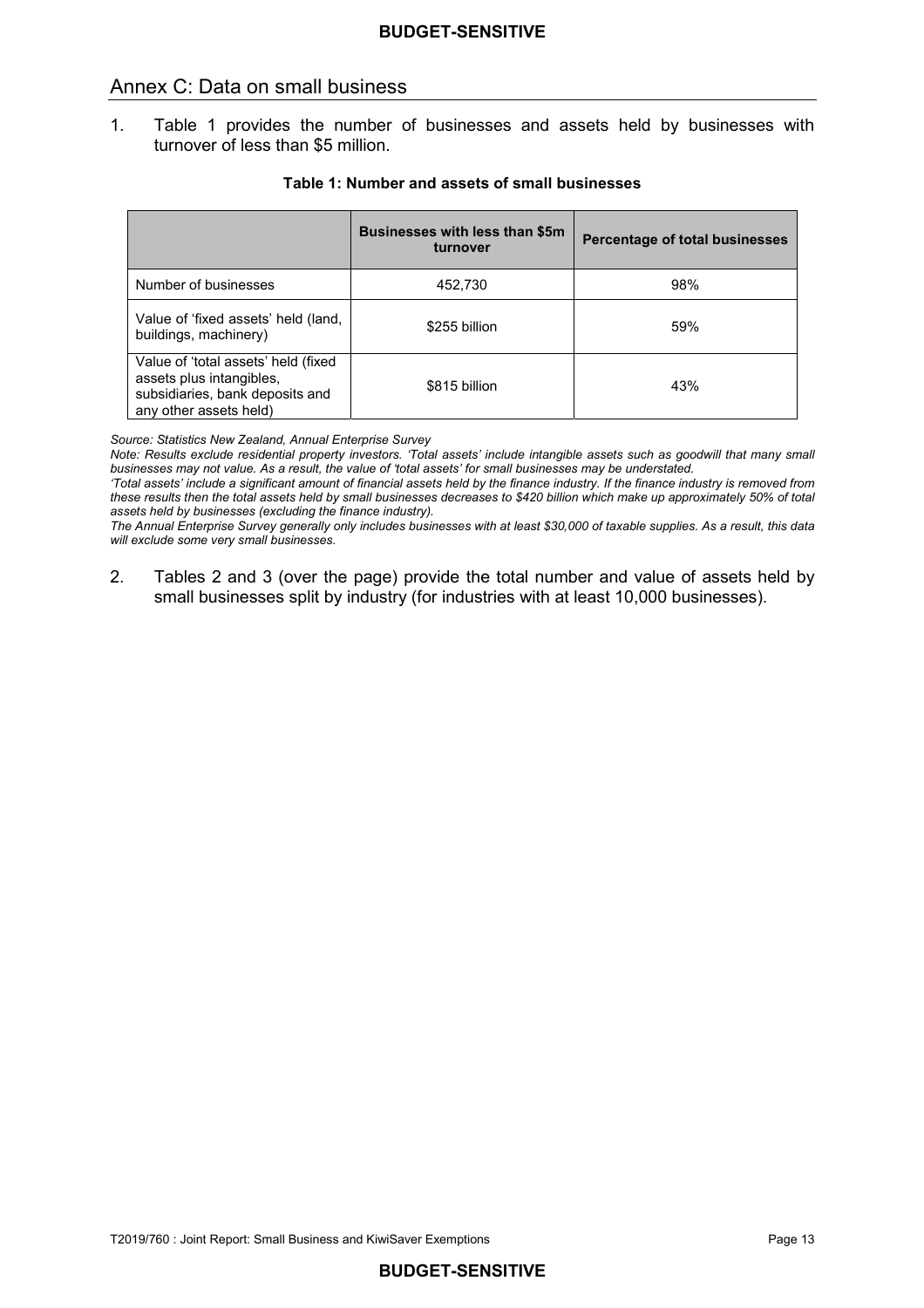|                                                     | <b>Businesses with less than \$5m</b><br>turnover | Percentage of total businesses<br>in the industry |
|-----------------------------------------------------|---------------------------------------------------|---------------------------------------------------|
| Agriculture, forestry, and fishing                  | 69,432                                            | 99.2%                                             |
| Manufacturing                                       | 19,809                                            | 92.7%                                             |
| Construction                                        | 55,095                                            | 97.7%                                             |
| Wholesale trade                                     | 15,843                                            | 89.4%                                             |
| Retail trade                                        | 26,307                                            | 94.6%                                             |
| Accommodation and food services                     | 20,361                                            | 98.9%                                             |
| Transport, postal, and warehousing                  | 15,354                                            | 96.8%                                             |
| Financial and insurance services                    | 18,717                                            | 96.0%                                             |
| Rental, hiring, and real estate services            | 76,533                                            | 99.3%                                             |
| Professional, scientific, and technical<br>services | 55,602                                            | 98.5%                                             |
| Administrative and support services                 | 16,554                                            | 98.2%                                             |
| Health care and social assistance                   | 18,159                                            | 98.1%                                             |

#### **Table 2: Number of small businesses by industry**

#### **Table 3: Total assets of small businesses by industry**

|                                                           | Value of 'total assets' by<br>businesses with less than \$5m<br>turnover in industry | <b>Percentage of total assets</b><br>held by businesses in that<br>industry |
|-----------------------------------------------------------|--------------------------------------------------------------------------------------|-----------------------------------------------------------------------------|
| Agriculture, forestry, and fishing                        | \$131 billion                                                                        | 84%                                                                         |
| Manufacturing                                             | \$9 billion                                                                          | 12%                                                                         |
| Construction                                              | \$16 billion                                                                         | 52%                                                                         |
| Wholesale trade                                           | \$9 billion                                                                          | 20%                                                                         |
| Retail trade                                              | \$9 billion                                                                          | 35%                                                                         |
| Accommodation and food services                           | \$9 billion                                                                          | 66%                                                                         |
| Transport,<br>postal,<br>and<br>warehousing               | \$10 billion                                                                         | 25%                                                                         |
| Financial and insurance services                          | \$398 billion                                                                        | 37%                                                                         |
| Rental, hiring, and real estate<br>services               | \$171 billion                                                                        | 80%                                                                         |
| Professional,<br>scientific,<br>and<br>technical services | \$19 billion                                                                         | 35%                                                                         |
| Administrative<br>and<br>support<br>services              | \$5 billion                                                                          | 52%                                                                         |
| Health care and social assistance                         | \$8 billion                                                                          | 42%                                                                         |